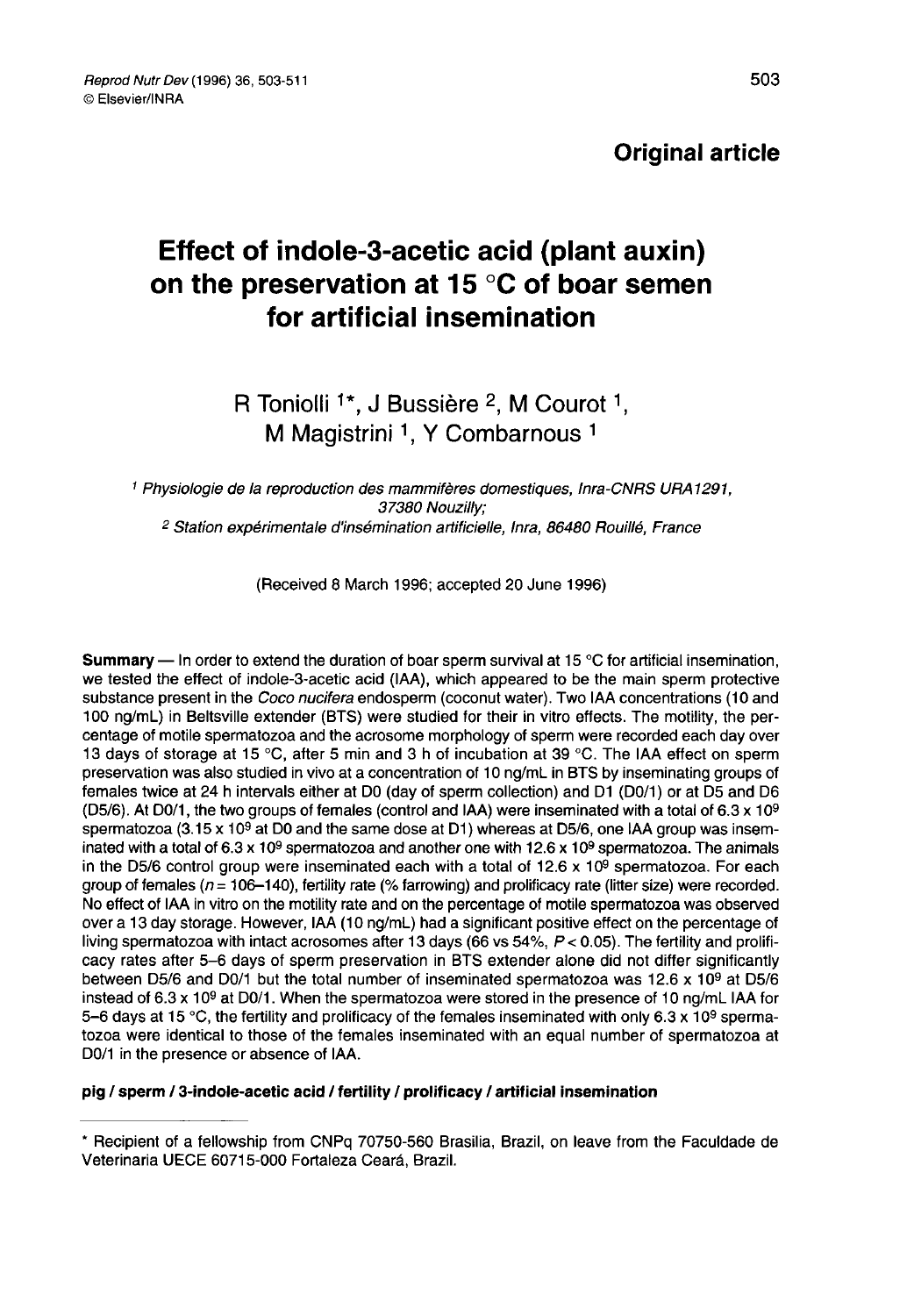Résumé ― Effet de l'auxine végétale, l'acide 3-indole-acétique, sur la conservation du sperme de verrat pour l'insémination artificielle. Afin de prolonger la durée de conservation du sperme de verrat à 15 °C pour l'insémination artificielle, nous avons étudié l'effet de l'acide 3-indole acétique (IAA) que nous avons identifié comme la principale substance protectrice du sperme présente dans I endosperme de Coco nucifera (eau de coco). Deux concentrations d'IAA (10 et 100 ng/mL) dans le dilueur de Beltsville (BTS) ont été étudiées in vitro. La mobilité et le pourcentage de spermatozoïdes mobiles ainsi que l'intégrité de leurs acrosomes ont été étudiés sur une période de 13 jours de conservation à 15 °C après des incubations de 5 minutes et 3 heures à 39 °C. L'effet de l'IAA a aussi été étudié in vivo à la concentration de 10 ng/mL de BTS en inséminant des groupes de femelles deux fois soit,<br>le jour de la collecte et le lendemain (j0/1) soit, aux cinquième et sixième jours après la collecte (j5/6). À j0/1, les femelles des deux groupes (témoin et IAA) ont été inséminées avec un total de 6,3 x 10º sper-A j0/1, les temelles des deux groupes (témoin et IAA) ont été inséminées avec un total de 6,3 x 10° spermatozoïdes (3,15 x 10° à j0 et j1) tandis qu'à j5/6 les femelles du groupe IAA ont été inséminées avec<br>6,3 x 10° sperm 6,3 x 10º spermatozoïdes (3,15 x 10º a j5 et j6) et les femelles des deux autres groupes (temoin et IAA)<br>par 12,6 x 10º spermatozoïdes (6,3 x 10º à j5 et à j6). La fertilité et la prolificité des animaux de<br>chaque groupe ( mobilité massale et le pourcentage de spermatozoïdes mobiles sur une période de 13 jours. Cependant, l'IAA (10 ng/mL) a un effet favorable significatif sur le pourcentage de spermatozoïdes vivants dont l'acrosome est intact après 13 jours (66 % versus 54 % ; p < 0,05). Aucune baisse de la fertilité et de la prolificité n'est observée chez les truies inséminées avec 12,6 x 10<sup>9</sup> spermatozoïdes conservés<br>pendant 5-6 jours par rapport à celles inséminées par 6,3 x 10<sup>9</sup> spermatozoïdes conservés 0-1 jour. La fertilité et la prolificité des truies inséminées par seulement 6,3 x 10<sup>9</sup> spermatozoïdes conservés pendant 5-6 jours en présence d'IAA (10 ng/mL) à 15 °C sont les mêmes que celles des animaux inséminés par le même nombre de spermatozoïdes conservés seulement pendant 0-1 jour avec ou sans IAA.

porc / spermatozoïde / acide 3-indole-acétique / fertilité / prolificité / insémination artificielle

#### INTRODUCTION

Artificial insemination (Al) in the porcine species is usually performed with boar semen stored at 15 °C for up to a maximum of 3 days, after which time a significant decrease in fertilizing ability is observed (Paquignon, 1984). For an efficient organization of inseminations and optimal use of semen doses in breeding, it is essential that sperm can be stored over long periods of time with no or minimal loss in fertilizing ability (Paquignon et al, 1982a; Rillo et al, 1991). The best current extender for porcine At is Beltsville thawing solution (BTS) (Paquignon et al, 1987; Blichfeld et al, 1988; Reed and Curnock, 1991) which permits economically acceptable boar sperm preservation for 2-3 days after collection (Paquignon et al, 1988). Taking into consideration work organization in pig farms, it would be of great interest to conserve fertile sperm over a 5-6 day period.

Preliminary studies have shown that endosperm from Coco nucifera (coconut water) can be used for the preservation of sperm from bucks (Toniolli, 1989), boars (Toniolli, 1990,1991) and rams (Freitas and Ferreira-Nunès, 1994). Fractionation of coconut water has permitted isolation of a component, named JYP, which appeared to be, at least in part, responsible for the favourable effect of coconut water (Ferreira-Nunès, Combarnous and Leclercq, unpublished data). Later, indole-3-acetic acid (IAA) was identified as the main active molecule in JYP (Combarnous and Ferreira-Nunès, 1995).

In the present paper, we report the effect of the addition of IAA to BTS extender in the survival of boar sperm at 15 °C over a 0-13 day period of time. These effects were evaluated in vitro on sperm motility parameters and acrosome morphology integrity and in vivo on fertility and prolificacy rates in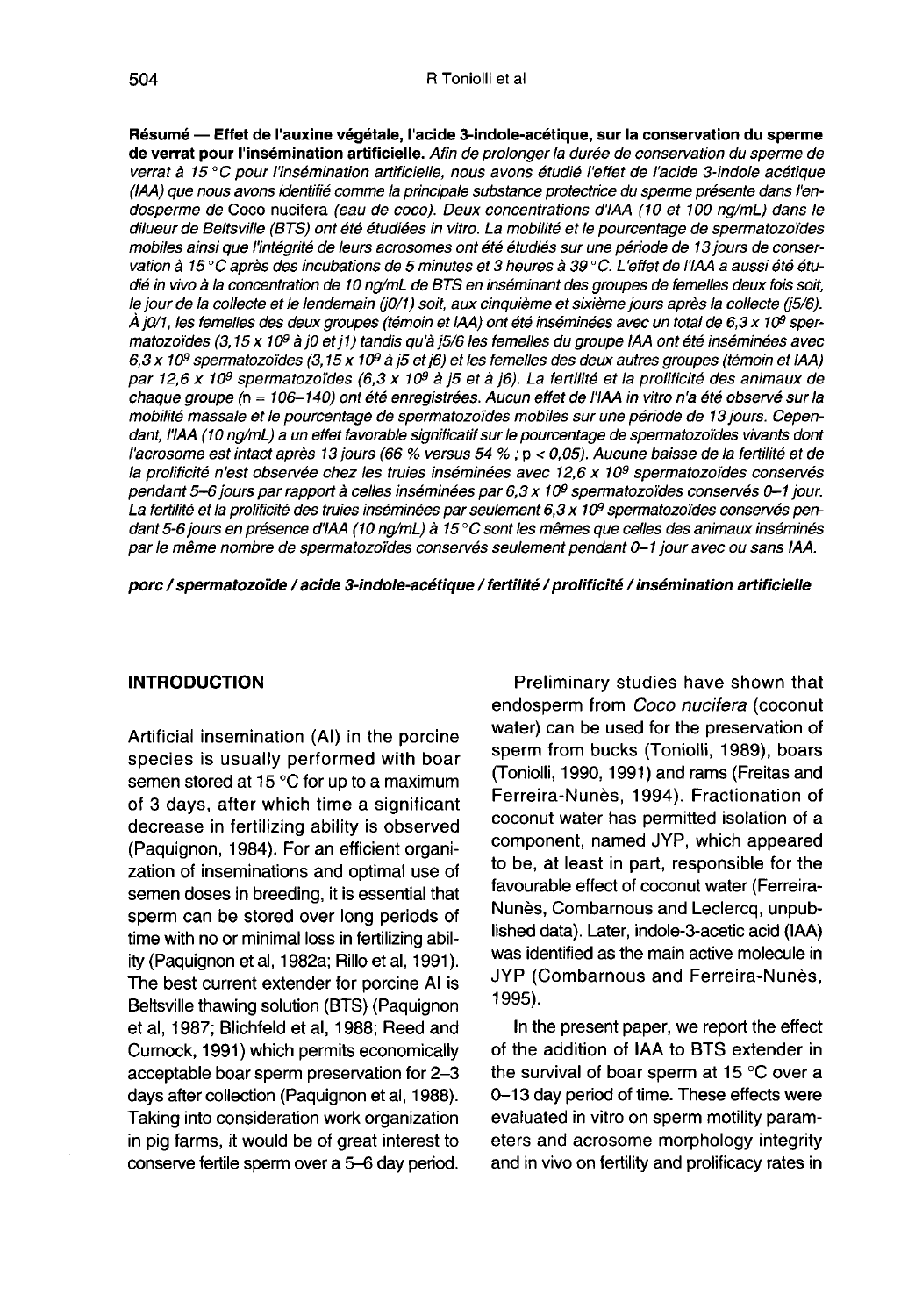sows inseminated after 0-1 or 5-6 days of sperm conservation.

#### MATERIALS AND METHODS

Forty-nine boars (Landrace and Large White fullbred and crossbred) in regular service (one ejaculate per week on average) were used in the present study. In all ejaculates, sperm motility rates were  $\geq 3$  and percentages of motile spermatozoa were  $\geq$  75%.

Immediately after collection, each ejaculate was split into two (in vivo assays) or three (in vitro assays) fractions diluted at a concentration of 35 x 106 spermatozoa per mL in BTS extender alone or in BTS containing 10 ng/mL IAA (5.7 x  $10^{-9}$  M) in in vivo and in vitro assays or 100 ng/mL<br>IAA (5.7 x 10<sup>-8</sup> M) in in vitro assays. The BTS extender was purchased in dry form from Cobiporc (Saint-Gilles, France) and prepared as recommended by the manufacturer.

In in vitro studies, 3 mL fractions were incubated in 5 mL glass tubes for time periods of 0 to 13 days at 15 °C. Each day, except D8, D10 and D12, one tube from each group was removed and incubated for 3 h at 39 °C in a water bath. Motility parameters were evaluated microscopically at x 128 magnification after 5 min and 3 h at 39 °C as described by Bork et al (1988). The observations were made at a concentration of 35 x 106 spermatozoa per mL in blind tests on at least three fields. The integrity of spermato zoa acrosome morphology was assessed on 300 to 400 spermatozoa at D13 using Congo red and Giemsa stain (Kovacs and Foote, 1992).

For the in vivo study, a total of 634 crossbred sows were used among which only 54 (8.5%) were nulliparous and evenly distributed among the five experimental groups randomly distributed among 112 farms. Forty-nine ejaculates from 37 boars were used. The experiment was carried out between December 1992 and December 1994 over all seasons. Four technicians were in charge of artificial inseminations and the collection of farrowing data. Inseminations were performed twice at 24 h intervals at days 0 and 1 (DO/1) or at days 5 and 6 (D5/6) after sperm collection. The females in the DO/1 groups (control and IAA) were inseminated with 2 x 90 mL diluted sperm (total of 6.3 x 109 spermatozoa). The females in two D5/6 groups (control and IAA) were inseminated with 2  $x$  180 mL diluted sperm (total of 12.6  $x$  10<sup>9</sup> spermatozoa) or with 2 x 90 mL diluted sperm (total of 6.3 x 109 spermatozoa) in the third D5/6 group (IAA).

Data are expressed as means and standard deviations for each treatment. Differences between means have been evaluated by multifactorial analysis in the in vitro experiment (SAS program type II-SS). In the in vivo experiment, differences between means have been analyzed either by Student's t-test (litter sizes) or by chisquare test including Yates' correction (percentages of birth) (Pearce, 1965). The motility data were analyzed using the following function in which simple, double and triple interactions were taken into consideration:

| 1805 - 1110 CONSIGNOVII.                                                                                                                                                                                                                                                                                                                                                                                                                                                              |
|---------------------------------------------------------------------------------------------------------------------------------------------------------------------------------------------------------------------------------------------------------------------------------------------------------------------------------------------------------------------------------------------------------------------------------------------------------------------------------------|
| $Y_{ijklm} = \mu + \alpha_i + \beta_{ij} + \gamma_k + \sigma_l + \xi_m + (\alpha \gamma)_{ik} + (\alpha \delta)_{il} +$<br>$(\alpha \xi)_{\text{im}} + (\gamma \delta)_{\text{kl}} + (\gamma \xi)_{\text{km}} + (\delta \xi)_{\text{im}} + (\alpha \gamma \delta)_{\text{ik}} + (\alpha \gamma \xi)_{\text{ikm}}$<br>+ $(\alpha \delta \xi)_{\text{ilm}} + (\beta \xi \delta)_{\text{ijkl}} + (\beta \delta \xi)_{\text{ijkm}} + (\gamma \delta \xi)_{\text{klm}} + E_{\text{ijklm}}$ |
|                                                                                                                                                                                                                                                                                                                                                                                                                                                                                       |

where Y = motility,  $\mu$  = overall mean,  $\alpha_i$  = simple  $r^2 + (\alpha \delta \xi)_{\text{ilm}} + (\beta \xi \delta)_{\text{ijkl}} + (\beta \delta \xi)_{\text{ijklm}} + (\gamma \delta \xi)_{\text{klm}} + \text{E}_{\text{ijklm}}$ <br>where Y = motility,  $\mu$  = overall mean,  $\alpha_i$  = simple<br>race effect,  $\beta_{ij}$  = within race ejaculate effect,  $\gamma_k$  =<br>diluent effect,  $\sigma_i$  = day race effect,  $\beta_{ij}$  = within race ejaculate effect,  $\gamma_k$  = diluent effect,  $\sigma_i$  = day effect,  $\xi_m$  = incubation effect and  $E =$  residue. The day variable was treated as a repetition factor.

#### RESULTS

Figure 1 shows that the presence of IAA at 10 or 100 ng/mL was without any significant effect over a 13 day period at 15 °C on the percentage of motile spermatozoa (fig 1A) and their motility rate (fig 1B) after 5 min or 3 h of incubation at 39 °C. Although not significant, a slight effect of IAA at a concentration of 10 ng/mL can be observed on both parameters between D7 and D13. In the scope of storing sperm over a 5-6 day period for Al, it is noteworthy that there is almost no decrease in motility parameters between DO and D5/6 whether IAA is present or not in BTS extender.

Thirty-four ejaculates, each from different boars, were used to study acrosome morphology after 13 days at 15 °C. Table I shows that the presence of IAA (10 ng/mL) in BTS during the 13 day storage leads to a significant increase in the proportion of living spermatozoa with intact acrosome (66 vs 54%;  $P < 0.05$ ).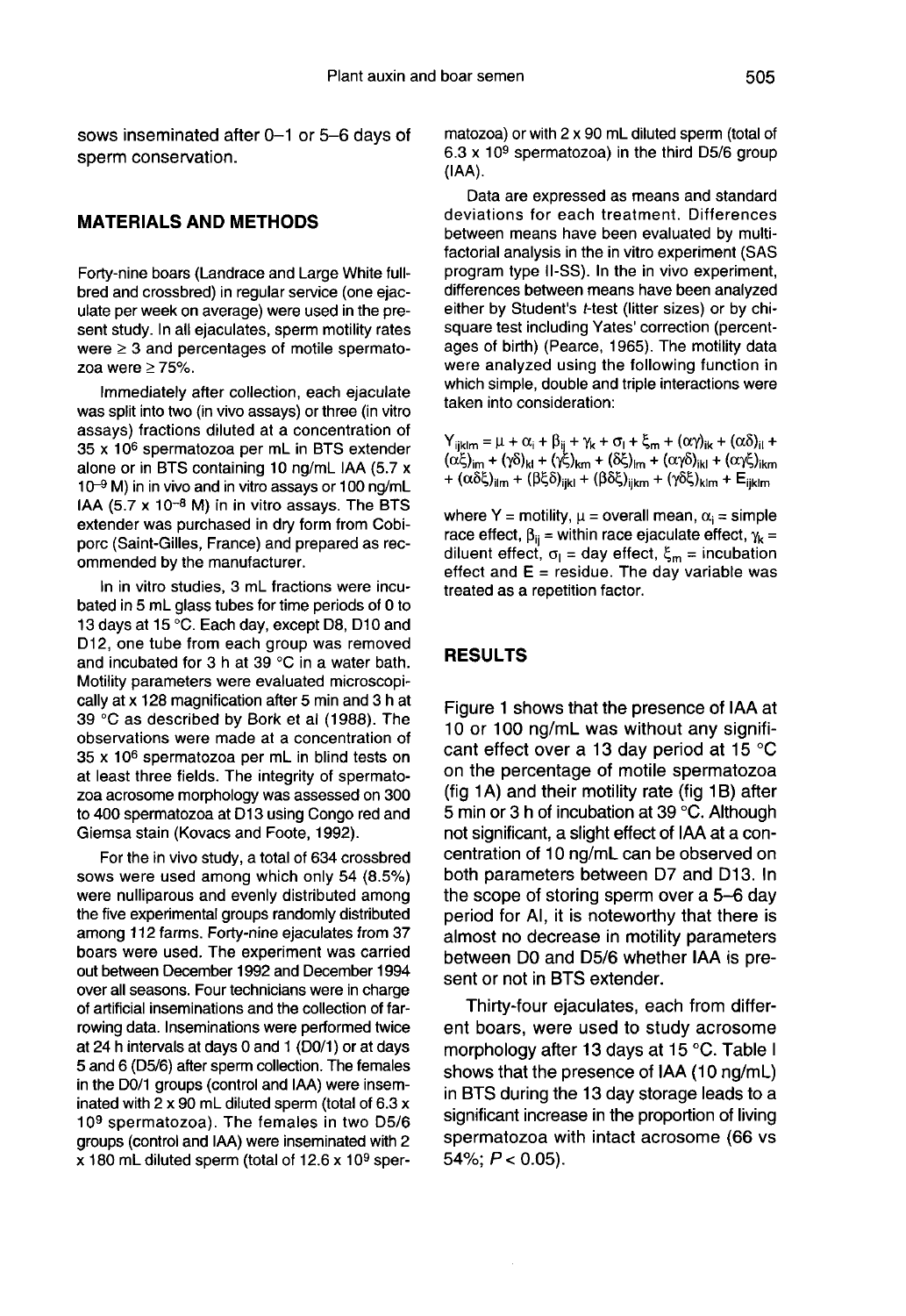R Toniolli et al



506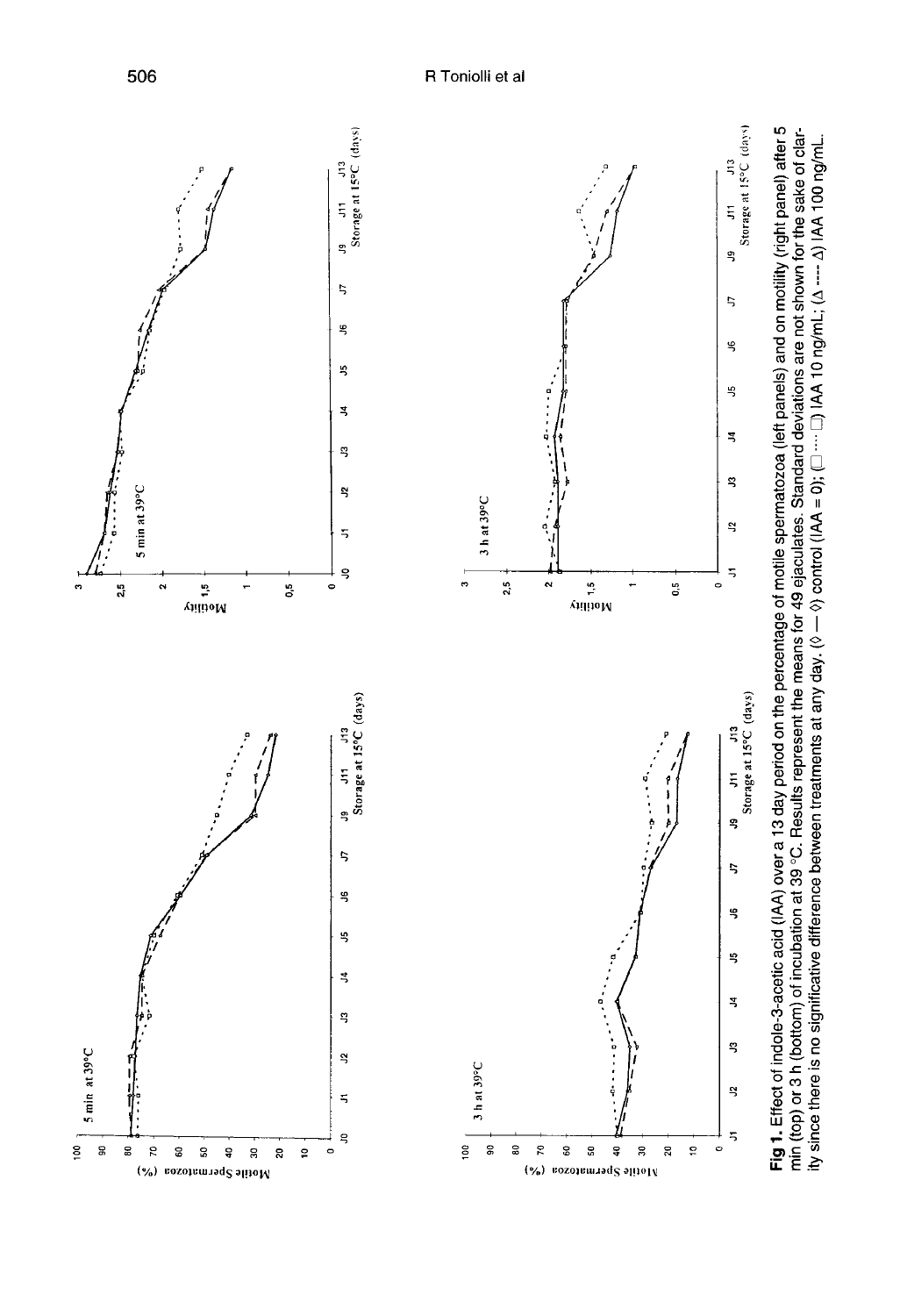| Spermatozoa | Acrosomes                    | <b>BTS</b> alone  | <b>IAA in BTS</b>       |  |
|-------------|------------------------------|-------------------|-------------------------|--|
| Living      | Intact $(\%)$<br>Altered (%) | $54 \pm 9$<br>7±5 | $66 \pm 9$<br>$4 \pm 2$ |  |
| Dead        | Total $(\%)$                 | $39 \pm 11$       | $30 \pm 11$             |  |

Table I. Acrosome morphology of sperm stored for 13 days in BTS extender in the absence or presence of IAA (10 ng/mL).

The data are expressed in percent spermatozoa belonging to each class.

The results of the in vivo experiment are shown in table II. There was no significant difference ( $P > 0.05$ ) in fertility and prolificacy between the two groups (A and B) in which the females were inseminated with  $6.3 \times 10^9$  spermatozoa collected the same or previous day (D0/1), whether IAA is present (B) or not (A). Similarly, no difference was observed between groups D (IAA in BTS) and E (BTS alone) in which the females were inseminated with  $12.6 \times 10^9$  spermatozoa stored for 5-6 days at 15 °C. Unexpectedly, the fertility and prolificacy rates with BTS alone at D5/6 (group E) were not

|                   | Conditions   |                         |              | Results                    |                                 |                |
|-------------------|--------------|-------------------------|--------------|----------------------------|---------------------------------|----------------|
| Day *             | Group<br>(n) | $IAA$ (ng/mL)<br>in BTS | Spz<br>(109) | Fertility<br>(% farrowing) | Prolificacy **<br>(litter size) |                |
|                   |              |                         |              |                            | Total                           | Alive          |
| D <sub>0</sub> /1 | A<br>(128)   | 0                       | 6.3          | 80.5                       | $11.3 \pm 2.9$                  | $10.7 \pm 2.9$ |
|                   | в<br>(128)   | 10                      | 6.3          | 76.6                       | $11.5 \pm 3.6$                  | $11.1 \pm 3.1$ |
| D <sub>5</sub> /6 | C<br>(140)   | 10                      | 6.3          | 81.4                       | $11.2 \pm 3.5$                  | $10.6 \pm 3.2$ |
|                   | D<br>(132)   | 10                      | 12.6         | 80.3                       | $11.4 \pm 3.2$                  | $10.8 \pm 2.9$ |
|                   | Е<br>(106)   | 0                       | 12.6         | 77.4                       | $11.3 \pm 3.1$                  | $10.7 \pm 2.8$ |

Table II. Fertility and prolificacy rates of sows inseminated with sperm stored for up to 6 days in BTS extender in the absence or presence of IAA (10 ng/mL).

\* Storage duration:  $D0/1 = D-1$  day,  $D5/6 = 5-6$  days; \*\* mean  $\pm$  SD. Spz: spermatozoa.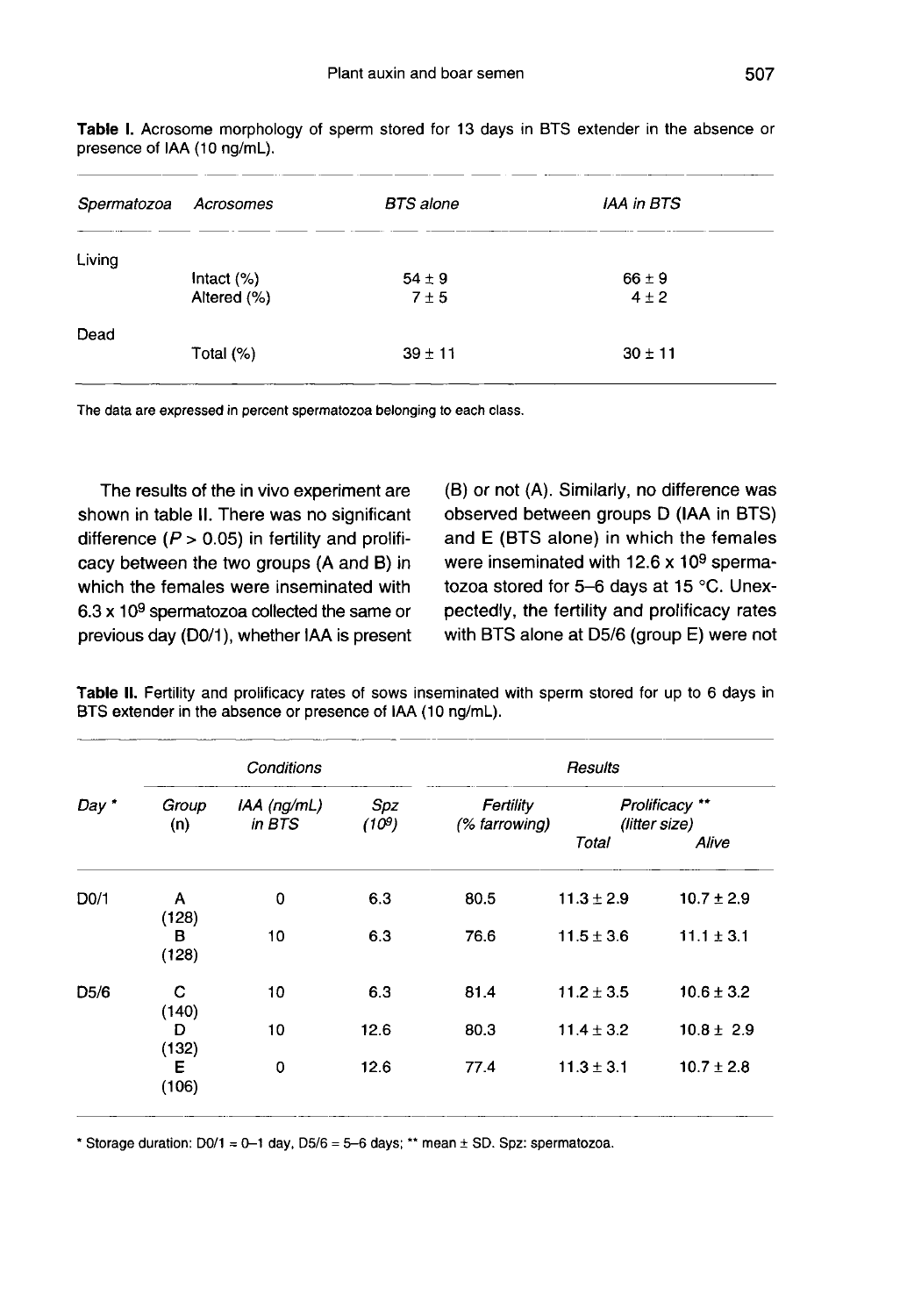significantly lower than at DO/1 (group A). Nevertheless, the number of sperm used at D5/6 was twice as much as at DO/1. When the sows were inseminated with sperm stored for 5-6 days in the presence of 10 ng IAA per mL of BTS (group C), there was no decrease in fertility and prolificacy even though only  $6.3 \times 10^9$  spermatozoa were used. Because poor results were expected with 6.3 x 10<sup>9</sup> spermatozoa stored for  $5-6$ days in BTS alone (Paquignon, 1984), such a control group could not be included in the present study.

#### **DISCUSSION**

Numerous studies have been carried out to increase the survival duration of boar sperm in liquid form (Bariteau et al, 1977; Slaweta et al, 1981; Paquignon et al, 1987, 1988; Cheng, 1988; Galli and Bosisio, 1988; Rillo et al, 1991; Sone et al, 1992; Galli et al, 1993). The BTS extender is the most largely used extender for boar sperm survival at 15 °C as it allows economically acceptable fertility and prolificacy rates for time periods up to 3 days (Bariteau et al, 1977; Strzezek et al, 1979; Paquignon et al, 1982b, 1987; Galli and Bosisio, 1988; Revell and Glossop, 1989; Sone et al, 1992). Since previous work had shown a beneficial effect of coconut water on sperm survival in different species (Toniolli, 1989, 1990, 1991 ), we tested here the effects of low concentrations of IAA which was identified as the favourable component from coconut water previously called JYP (Ferreira-Nunès, Combarnous and Leclercq, unpublished data). The effects of IAA during conservation of sperm were studied on motility and morphological parameters in vitro and on fertility and prolificacy parameters in vivo.

Our observation that the percentage of living spermatozoa with undamaged acrosomes after 13 day storage at 15 °C was significantly higher in the presence of IAA (10 ng/mL) compared to control strongly supports an effect of IAA on sperm over this period of time. Nevertheless, there was no evidence that any difference was already present over the initial 5 day period.

Many previous reports have indicated that there is a decrease in boar sperm fertility and prolificacy parameters between 3 and 5 days of conservation in liquid form in various extenders such as BTS, Modena, Kiev, BL1, Androhep and Zorlesco (John son et al, 1982, 1988; Weitze, 1990; Machàty et al, 1992; Waberski et al, 1992). Most extenders can be used up to 2 days without any loss in sperm fertilizing capacity (Bariteau et al, 1977; Paquignon et al, 1980) but they can also be used for up to 4 days provided that inseminations are performed with double doses of sperm. Until now, the best results were reported by Machaty et al (1992) who inseminated Large White sows and gilts with  $5 \times 10^9$  sperm stored for 4 days in BTS extender. They obtained a fertility rate of 74.5% and a prolificacy rate of 9.5 live piglets per litter. For sows alone, the figures were 78.1% for fertility and 10.5 for prolificacy, respectively.

The females inseminated with only 6.3 x 109 spermatozoa stored for 5-6 days in BTS containing 10 ng/mL IAA (group C) exhibited fertility and prolificacy rates identical to those inseminated with the same number of spermatozoa stored for only 0-1 day in the absence or presence of IAA (groups A and B) as well as to those inseminated with a double number of spermatozoa (12.6 x 109) stored for 5-6 days without or with IAA (groups D and E). Thus, our data clearly demonstrate that it is feasible to conserve boar sperm in liquid form for 5-6 days with good results in Al without increasing the number of spermatozoa when IAA is present. This provides additional flexibility and efficiency in breeding technology at Al centers and pig farms since it allows better availability of sperm and its transport to more distant locations.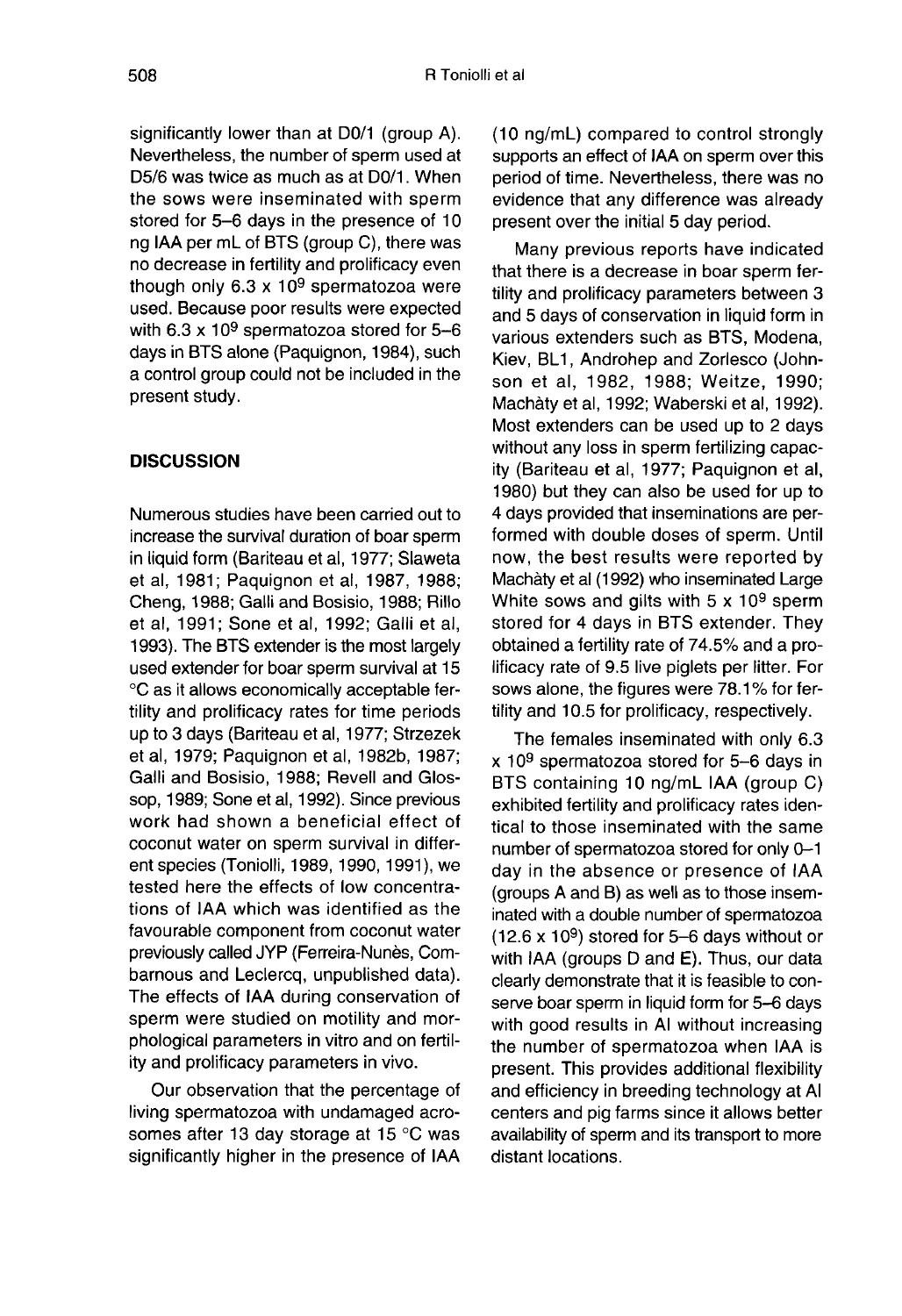When we started this experiment, the literature was very pessimistic about the ability of BTS extender alone to fully sustain sperm fertilizing ability for 5-6 days. For this reason, we could not include a control group inseminated with only 6.3 x 109 sperm stored for 5-6 days at 15 °C in BTS alone. Consequently, in the present study, we have not positively demonstrated that IAA is responsible for the good sperm fertilizing capacity observed in group C with only 6.3 x 10<sup>9</sup> sperm after 5-6 days at 15 °C since there was no corresponding control group in BTS alone. Nevertheless, data from the literature indicate that the BTS extender provides good results for only up to 4 days using  $6 \times 10^9$  sperm for IA (Johnson et al, 1988; Machàty et al, 1992). A large-scale experiment has been set up to tackle this issue and should provide us with a clear evaluation of IAA effect on boar sperm preservation in liquid form during the year 1996. In parallel, recent data (Blesbois et al, 1996) have also shown a favourable effect of IAA on sperm preservation in the fowl.

It has been known for a long time that the indole-3-acetic acid (IAA) molecule is the main plant hormone named auxin. However, it is only recently that the molecular mechanisms of auxin action in plants have begun to be understood (Barbier-Brygoo, 1995). Auxin binds to a soluble auxinbinding protein and the so-formed complex consecutively associates with a transmembrane receptor which is thought to trigger, directly or indirectly, the various cell responses.

Interaction between the animal epidermal growth factor (EGF) and IAA has been shown to occur and the EGF-IAA complex is more potent than IAA alone on coleoptile growth in various plants (Moon et al, 1994). The reverse situation in which IAA might bind to EGF or another molecule and would potentiate its action in animals thus appears plausible.

It has recently been shown that IAA can accelerate lipid peroxidation catalyzed by haem peroxidase and hydrogen peroxide (Candeias et al, 1995) and such a reaction is expected to have adverse effects on sperm fertilizing ability (Windsor et al, 1993). However, at pH 7.5 this reaction is only observed in the presence of horseradish  $peroxidase (10  $\mu$ g/mL) with concentrations$ beroxidase (10  $\mu$ g/mL) with concentrations<br>of IAA and H<sub>2</sub>O<sub>2</sub> of 2.5 x 10<sup>-4</sup> M and 1 x<br>10<sup>-3</sup> M, respectively. In our experimental  $10^{-3}$  M, respectively. In our experimental<br>conditions (no added peroxidase, no  $H_2O_2$ <br>and 5.7 x 10<sup>-9</sup> M IAA), it is very unlikely that conditions (no added peroxidase, no  $H_2O_2$ IAA promotes sperm lipid peroxidation.

IAA has also been shown to bind to a glutathion-S-transferase (GST) and to reduce its activity towards its substrates in a noncompetitive manner in plants (Bilang and Sturm, 1995). GST activity has been demonstrated at several levels in the male genital tract: epididymal cells (Robaire and Viger, 1995), in pachytene spermatocytes, spermatids and cytoplasmic droplets (Yoganathan et al, 1989; Papp et al, 1994; Veri et al, 1994) and the  $\mu$ -class of GST has been detected in mouse and rat spermato zoa (Aravinda et al, 1995; Fulcher et al, 1995). In the rat, GST was detected immunocytochemically on sperm acrosome (Aravinda et al, 1995). Therefore, a possible direct effect of IAA on sperm GST should be taken into consideration to explain its favourable effect on acrosome protection.

In addition, IAA has been demonstrated to accelerate the protein disulfide-isomerase (PDI) activity present in soybean plasma membranes (Morre et al, 1995). PDI activity has also been found at the external surface of platelet plasma membranes (Essex et al, 1995) and hepatocytes (Terada et al, 1995) in mammals and it is known to permit correct refolding of proteins through chaperone-like activity (Song and Wang, 1995). As it is also present in the acrosome of spermatozoa (Ohtani et al, 1993), it might participate in the modifications of acrosome proteins during capacitation. As the main effect of IAA in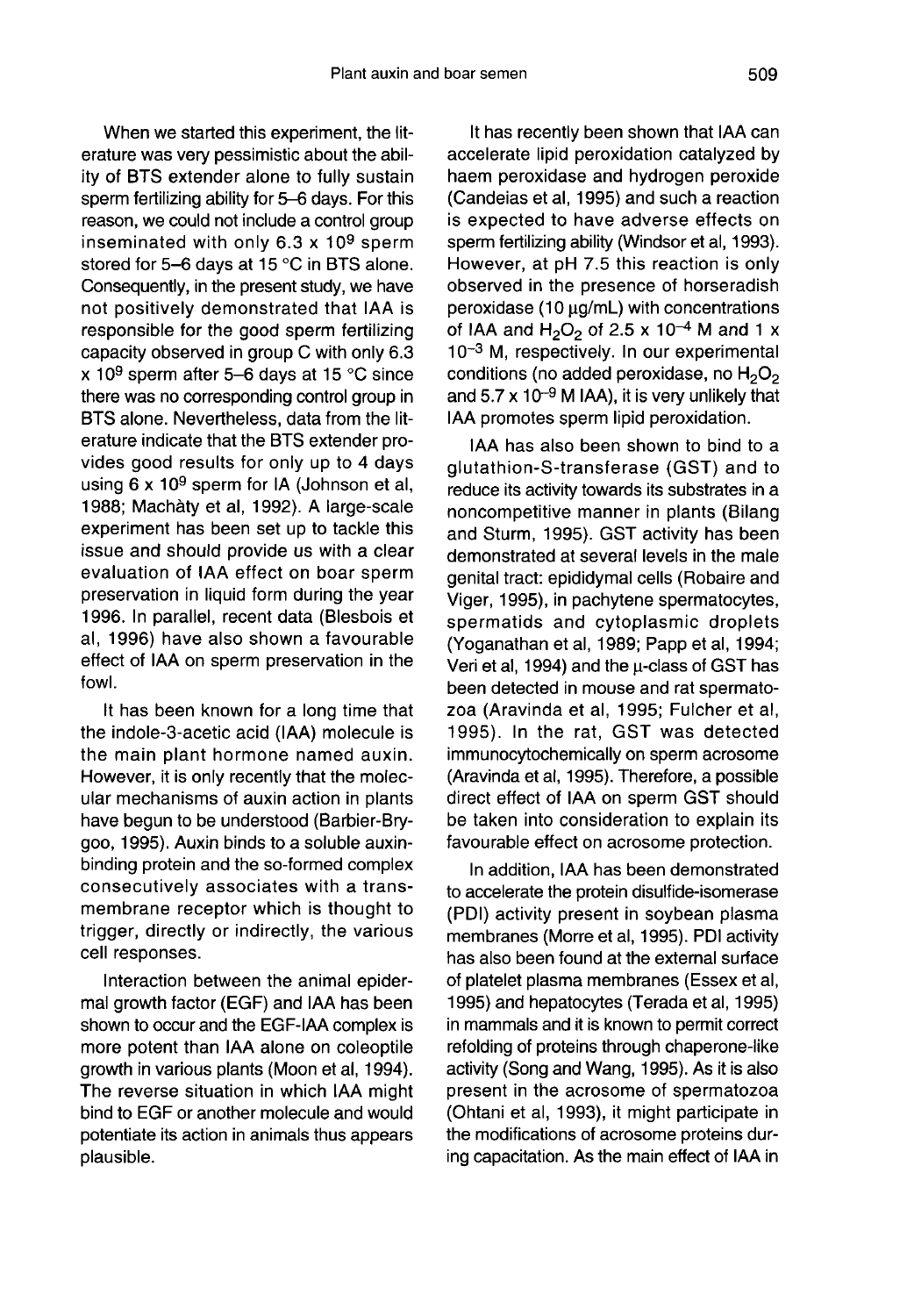boar semen was observed on the integrity of acrosome morphology, it is tempting to hypothesize that it acts by stimulating acrosome PDI.

Is IAA the sole molecule responsible for the protective effect of coconut water in boar sperm preservation? The composition of the liquid endosperm of coconut is very complex and includes various carbohydrates, amino acids and ions, etc. The IAA concentrations used in the present study (10-100 ng/mL) flank the known concentration of active auxin (40 ng/mL) in liquid endosperm of coconut at stages IV-V of development (Dua and Chandra, 1993). Therefore, although other molecules might be involved in the overall effect of coconut water on boar sperm survival, it seems that IAA is responsible for a part in it.

#### ACKNOWLEDGMENTS

We are indebted to M De Reviers (Station de recherches avicoles, Inra-Nouzilly), D Guillaume and M Terqui (PRMD, Inra-Nouzilly), F Bariteau and Mr Bertaud (SEIA, Inra-Lusignan) for their valuable advice and help during this work. We are also very grateful to all the pig farmers who permitted the experimental Al reported in this study to be carried out in their flocks.

#### **REFERENCES**

- Aravinda S, Gopalakrishnan B, Dey CS, Totey SM, Pawshe CH, Salunke D, Kaur K, Shaha C (1995) A testicular protein important for fertility has glutathione- S-transferase activity and is localized extracellularly in the seminiferous tubules. J Biol Chem 270, 15675-15685
- Barbier-Brygoo H (1995) Tracking auxin receptors using functional approaches. Crit Rev Plant Sci 14, 1-25
- Bariteau F, Bussière J, Courot M (1977) Insémination artificielle porcine. Amélioration technique, résultats récents. Jour Rech Porc Fr 9, 11-14
- Bilang J, Sturm A (1995) Cloning and characterization of a glutathione-S-transferase that can be photolabeled with 5-azido-indole-3-acetic acid. Plant Physiol 109, 253-260
- Blesbois E, Sousa FM, Grasseau 1, Combarnous Y (1996) Effects of 3-indole-acetic acid (IAA) on the storage at 4 °C of fowl sperm. XXth World Poultry Congress, New Dehli, India
- Blichfeldt T, Almlid T, Stavne SE (1988) Liquid preservation of boar semen in Kiev or BTS. A field comparaison. In: Proceedings of 11th International Congress on Animal Reproduction and Artificial Insemination, Dublin, Ireland, 229-231
- Bork K, Chevrier C, Paquignon M, Jouannet P, Dacheux JL (1988) Analyse de la motilité et du mouvement flagellaire des spermatozoïdes de verrat au cours du transit épididymaire. Reprod Nutr Dev 28, 1307-1315
- Candeias LP, Folkes LK, Porssa M, Parrick J, Wardman P (1995) Enhancement of lipid peroxidation by indole-3-acetic acid and derivatives: substituent effects. Free Rad Res 23, 403-418
- Cheng WTK (1988) Preservation of boar semen at 15 °C. J Chinese Soc Vet Sci 14, 339-350
- Combarnous Y, Ferreira-Nunès J (1995) Sperm extender including indole derivative. International patent n° 2725342; PCT/FR95/01322 (FR 94-12122)
- Dua LS, Chandra M (1993) The identification and isolation of plant growth regulating substances from the liquid endosperm of Cocos nucifera. In: Advances in Coconut Research and Development (MK Nair, HH Khan, P Gopalasundaram, EW Bashkarara, eds), Oxford Publishing Co, Oxford, UK
- Essex DW, Chen K, Swiatkowska M (1995) Localization of protein disulfide isomerase to the external surface of the platelet plasma membrane. Blood 86, 2168-2173
- Freitas VJF, Ferreira-Nunès J (1994) Parâmetros andrologicos y évolucion "in vitro" del semen de ovinos deslanados en la region litoral del nordeste brasileno durante la estacion seca y liuminosa. In: Proceedings of 7th Jomada Internaccionale de Reproduccion Animal, Murcia, Spain, 115
- Fulcher KD, Welch JE, Klapper DG, O'Brien DA, Eddy EM (1995) Identification of a unique g-class Glutathione-S-Transferase in mouse spermatogenic cells. Mol Reprod Dev 42, 415-424
- Galli A, Bosisio M (1988) Quality of semen stored at +15 °/16 °C as related to fertility of artificially inseminated swine. Theriogenology 30, 1185-1189
- Galli A, Bornaghi V, Balduzzi D, Moretti M (1993) Qualita del semen suino refrigerato à 16 °C. Suin Ricerca 1, 55-57
- Johnson LA, Aalbers JG, Willems CMT, Rademaker JHM, Rexroad JR (1982) Use of spermatozoa for artificial insemination. III. Fecundity of boar spermatozoa stored in Beltsville liquid and Kiev extenders for three days at 18 °C. J Anim Sci 54, 132-136
- Johnson LA, Aalbers JG, Grooten JJG (1988) Artificial insemination of swine: fecundity of boar semen stored in Belstsville TS (BTS), modified Modena (MM) or MR-A and inseminated on one, three and four days after collection. Zuchthyg 23, 49-55